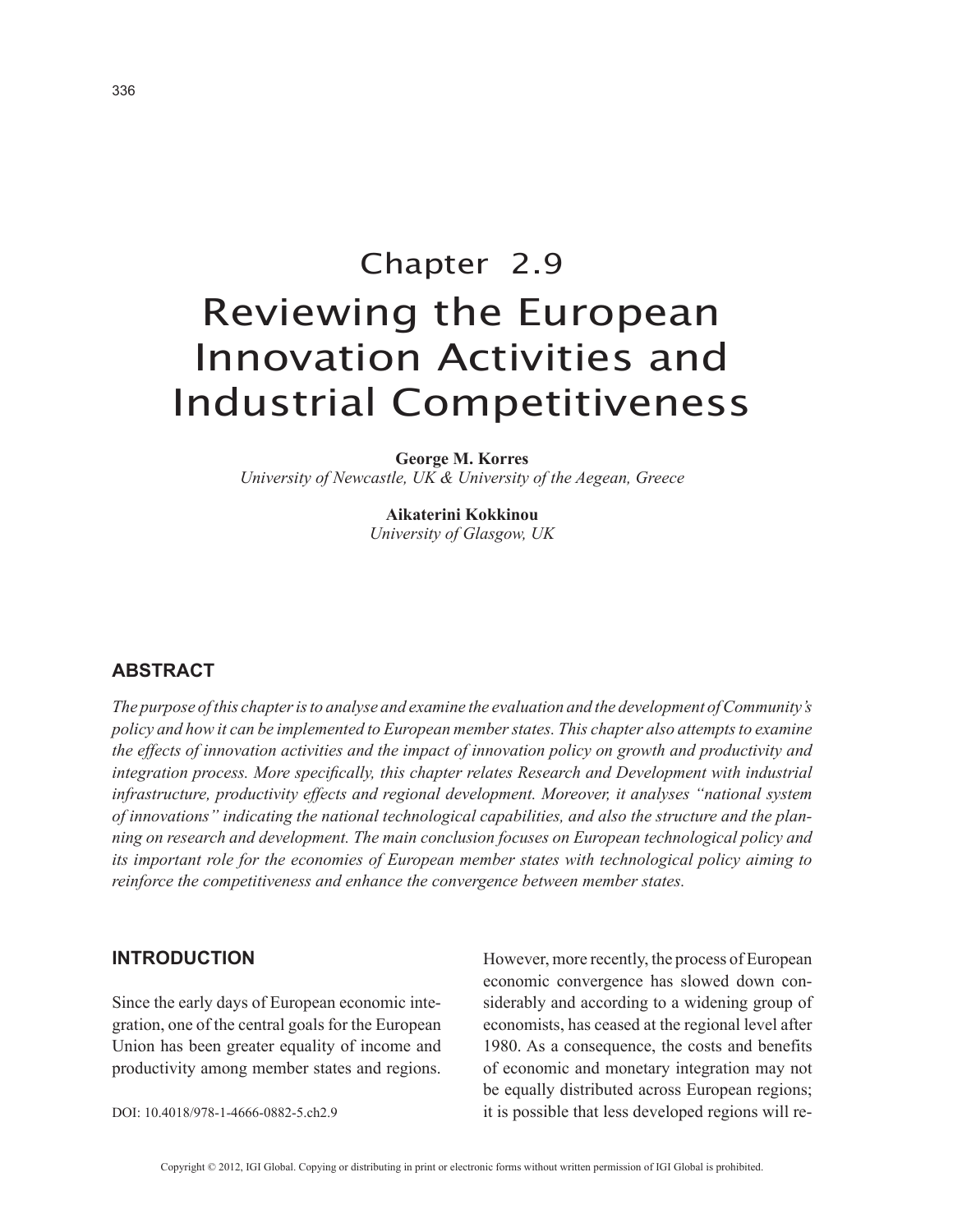ceive fewer benefits from the integration process. Therefore, it is of crucial importance to design European policies directed to reduce such disparities, and to promote equality of opportunities in the territory. Indeed, if this is not achieved, the process of economic and monetary integration itself can be at risk.

Different studies dealing with the territorial cohesion in Europe highlight that income inequalities inside the E.U. are very pronounced, especially across regions. Moreover, European income disparities, in terms of per capita Gross Domestic Product (GDP), are more accentuated at a regional level than at a country level. If per capital income across countries seems to have converged (especially across poor countries), the same pattern is not observed across European regions, either if the E.U. is taken as a whole or inside each of the country members of the Union. It seems that poor European regions do not tend to completely converge with rich regions. One of the possible solutions could be the enhancement of capital investment, as well as the innovation and R&D promotion, with one main channel being the FDI activities.  $E.U. -27$  has a major FDI policy orientation regarding the FDI activities, as far as both inward and outward investments are concerned:

This paper attempts to examine the effects of innovation activities and the impact of innovation

policy on growth and productivity, and integration process.

# **THE EUROPEAN INNOVATION POLICY**

As it has been broadly described above, innovation is a key factor to determine productivity growth. Innovation helps in understanding the sources and patterns of innovative activity in the economy, as a fundamental prerequisite to develop better policies. As such, innovation assists member states in identifying their own strengths and weaknesses and in designing corresponding policies and programmes. Notably to overcome weaknesses and valorise strengths by identifying policy priorities, providing examples to articulate policy strategies and to measure the impact of those strategies. Figure 1 illustrates that the innovation performance of the US and Japan is well above that of the EU27. The EU27-US gap has dropped significantly up until 2007, but in the last 3 years the relative progress of the EU27 has slowed down. The EU27-Japan gap has remained stable between 2005 and 2009 although the gap has decreased up until 2008 but has increased again in 2009.

The 2009 European Innovation Scoreboard (EIS) provides a comparative assessment of the innovation performance of EU27 Member States,



*Figure 1. E.U. Innovation Gap*